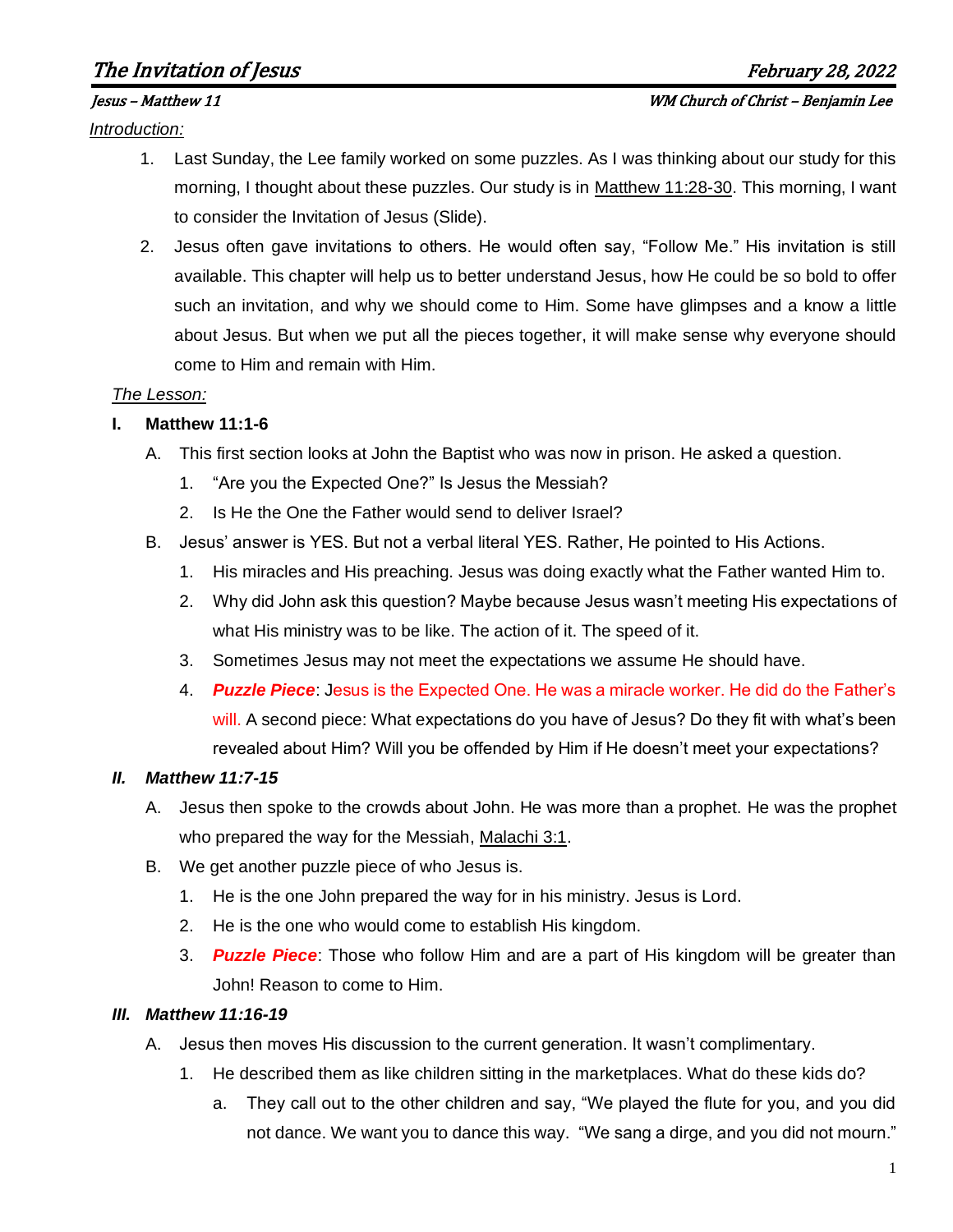They were fickle. We want you to mourn this way. They wanted John and Jesus to play to their rules. That's not how it worked!

- 2. When they should have been listening to John and Jesus, they didn't. No matter how John or Jesus appeared, they found reasons to reject their words.
- B. Jesus speaks to how that generation accused both John and Him of things that were FALSE.
	- 1. *Puzzle Piece:* Wisdom will be vindicated. They would see how John and Jesus were right.
	- 2. Do we see how John and Jesus are right? Are we trying to make God play by our rules?

#### *IV.* **Matthew 11: 20-25**

#### A. **Jesus Condemns cities because they did not repent.**

- 1. Jesus performed many miracles in many places that are not all recorded, John 21:25.
- 2. His miracles were so people would believe in Him, John 20:30-31.
- B. Yet notice here they were also designed to cause to repent.
	- 1. Here's another *Puzzle Piece*: Jesus wants believers and people to repent!
	- 2. Repentance was always a message in the ministry of Jesus. As with the apostles. And even with John the Baptist. That's why his head got cut off.

#### *V. Matthew 11:25-27*

- A. Jesus now speaks to the Father. He speaks about the wise and prudent and infants.
	- 1. Those who are wise and intelligent (in their eyes) would miss the teaching of Jesus.
	- 2. But infants (the humble) God's will would be revealed to them. How? Through Jesus.

#### B. **This is reason why people should come to Jesus.**

- 1. One can't get to the Father without going through the Son. The Father will be revealed when one comes to Jesus. One will never truly know God unless they come to the Son.
- 2. Which is reason to Come to Jesus! Without Jesus, no one will see the Father.

### *VI. The Invitation of Jesus*

- A. What have we learned about Jesus so far?
	- 1. He is the Expected One who performed miracles to cause people to believe and repent.
	- 2. He didn't always meet the expectations of others, and that was okay.
	- 3. What's more important is that we meet His expectations.
	- 4. Through Him we can know the Father and have fellowship with Him.
	- 5. Through Him we can be a part of His kingdom and be even greater than John the Baptist.
- B. But wait, there's more! What more does Jesus say?
	- 1. "Come to me." He extends this invitation for all people. It's for all who are weary and heavy laden. All have fallen into this category when we think about our schedules, daily lives, and challenges. So many are just tired and burdened.
	- 2. But there's another kind of tired and burden that comes from SIN. All have sinned and come through of God's glory. Jesus says "Come to me." Why?
- C. Because He will give us rest! What's better than that, right?